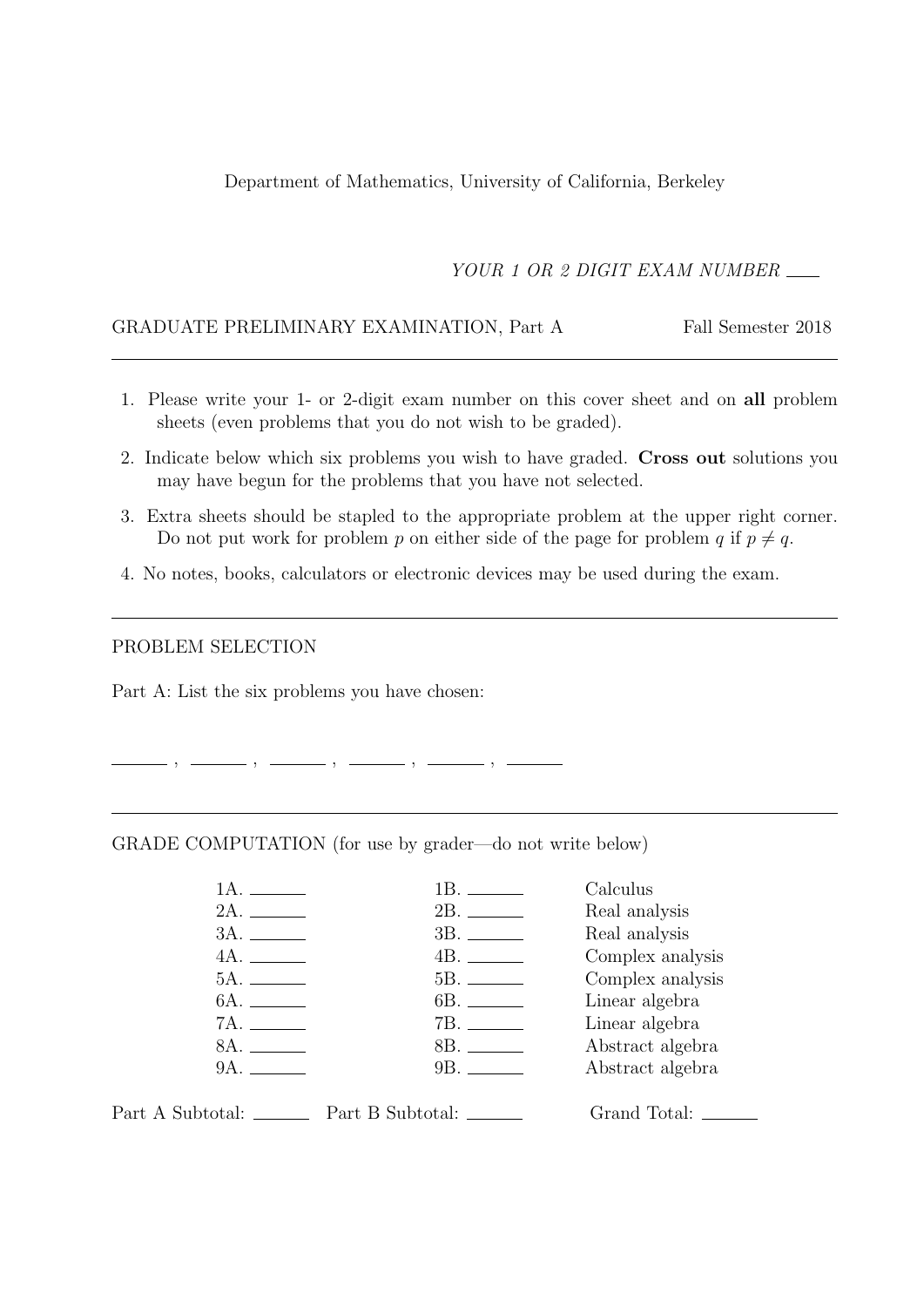## Problem 1A. Score:

Show that

$$
\int_0^1 x^{-x} dx = \sum_{n=1}^\infty n^{-n}
$$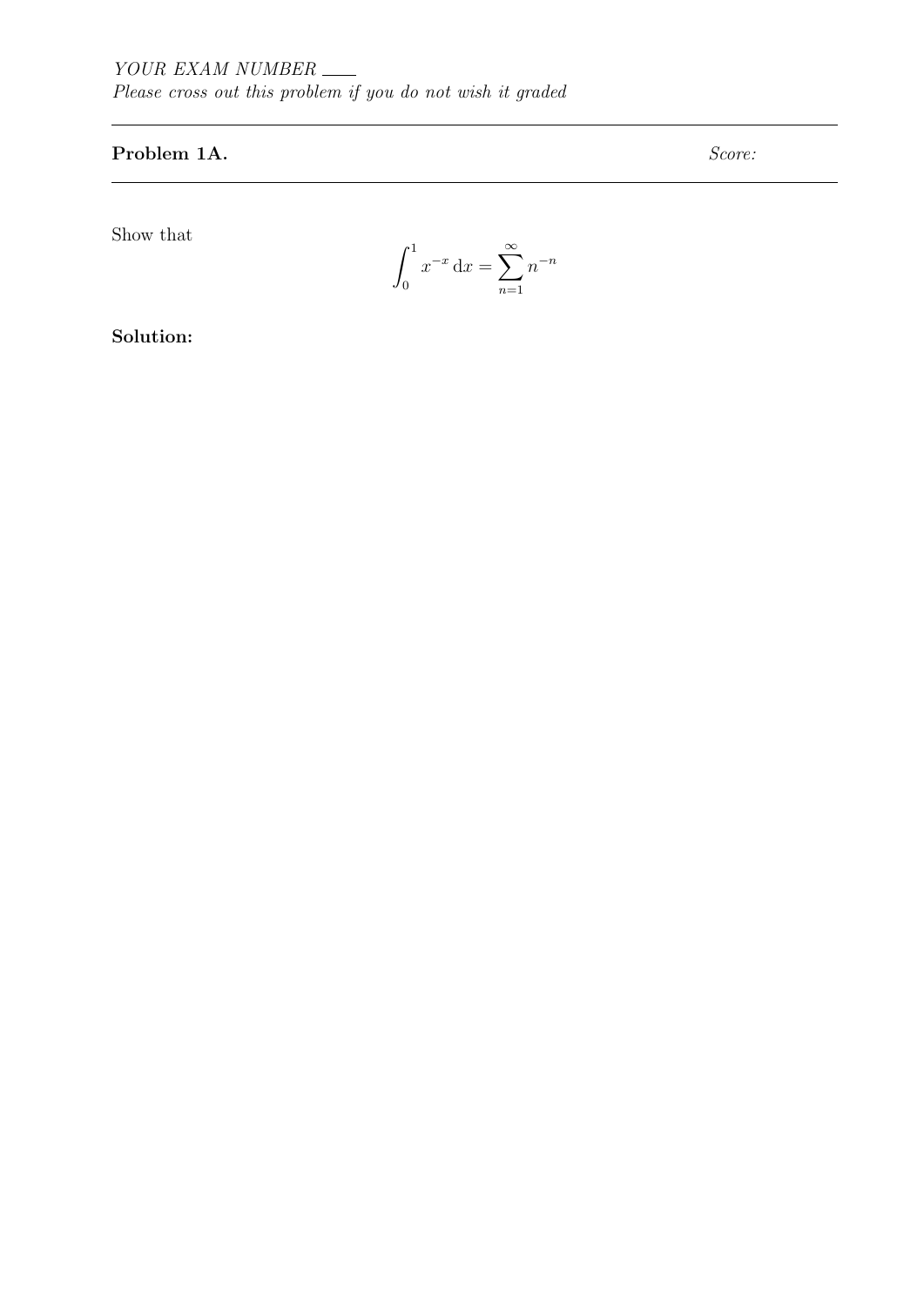## Problem 2A. Score:

Suppose  $f : \mathbb{R} \to \mathbb{R}$  is differentiable and satisfies  $f'(x) > f(x)$  for all real x. Show that if  $f(0) = 0$  then  $f(x) > 0$  for all  $x > 0$ .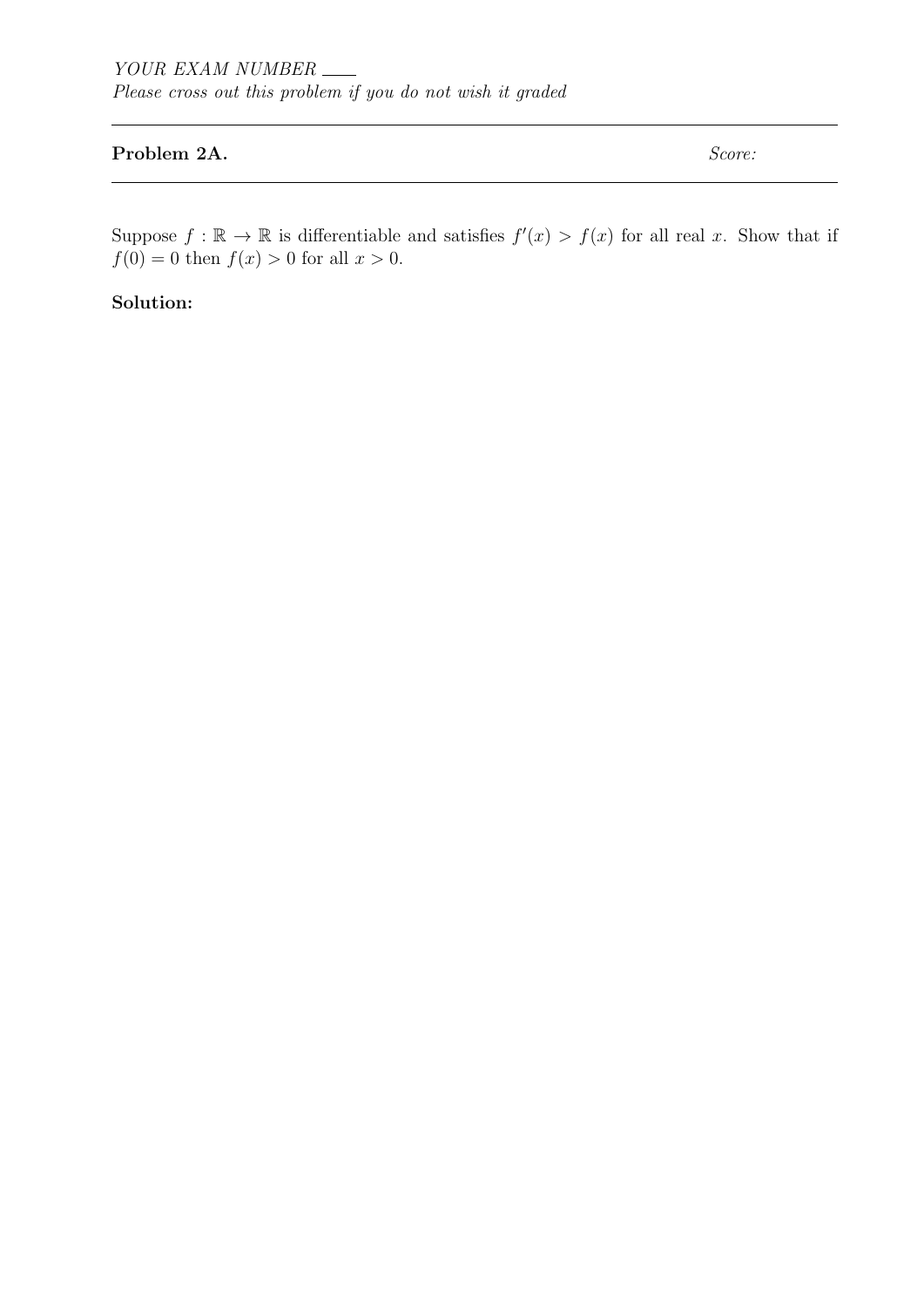Please cross out this problem if you do not wish it graded

#### Problem 3A. Score:

Let  $X$  be a metric space.

(a) If U is a subset of X show that there is a unique open set  $\neg U$  disjoint from U and containing all open sets disjoint from U.

(b) Give an example of an open set U with  $U \neq \neg\neg U$ 

(c) Prove that for all open sets  $U, \neg U = \neg \neg \neg U$ . (Hint: if  $A \subseteq B$  and  $B \subseteq A$  then  $A = B$ .)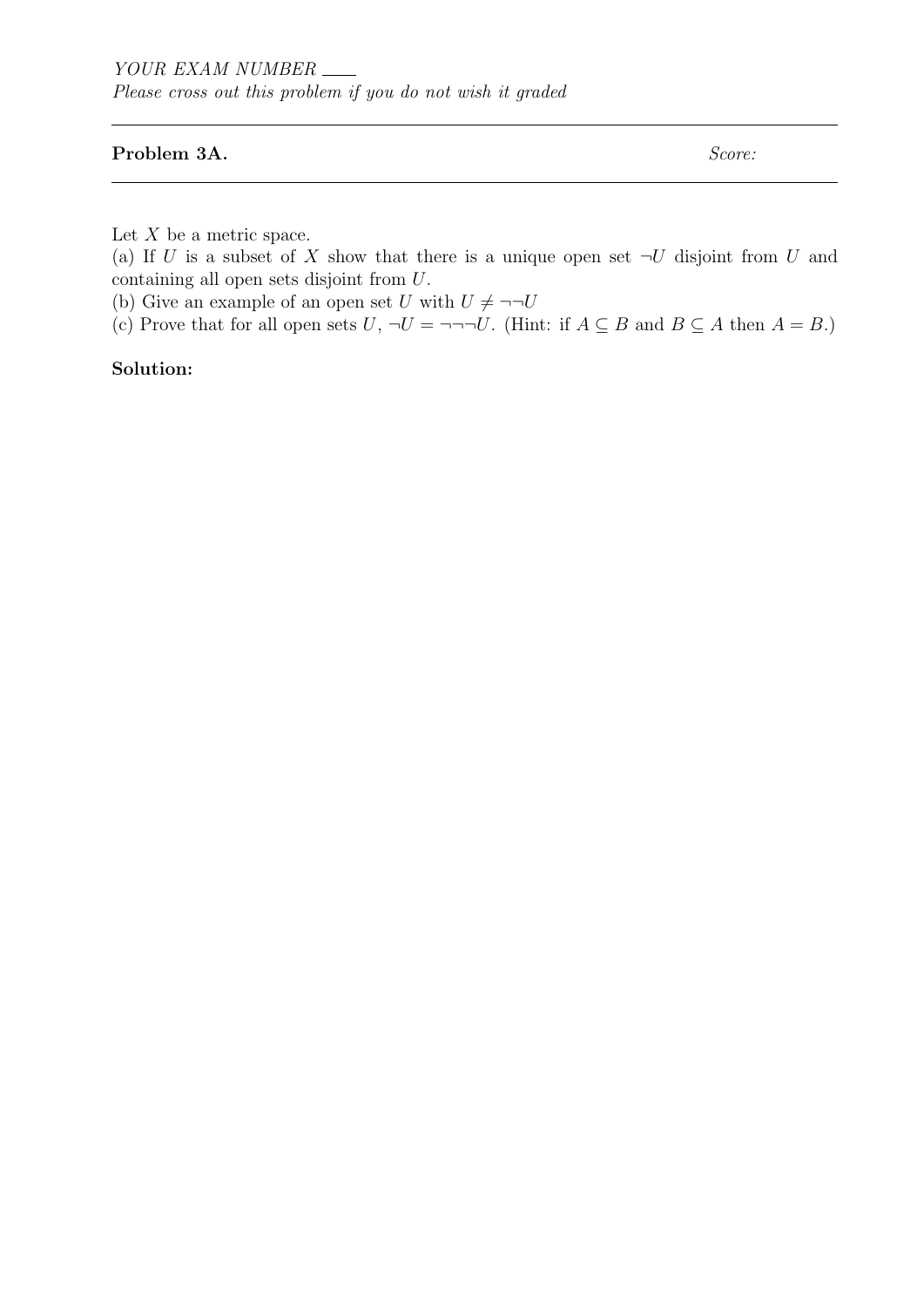## Problem 4A. Score:

Let  $a$  be a real number with  $\vert a \vert < 1.$  Prove that

$$
\sum_{k=1}^{\infty} a^k \cos(k\theta) = \frac{-a^2 + a\cos\theta}{1 + a^2 - 2a\cos\theta}
$$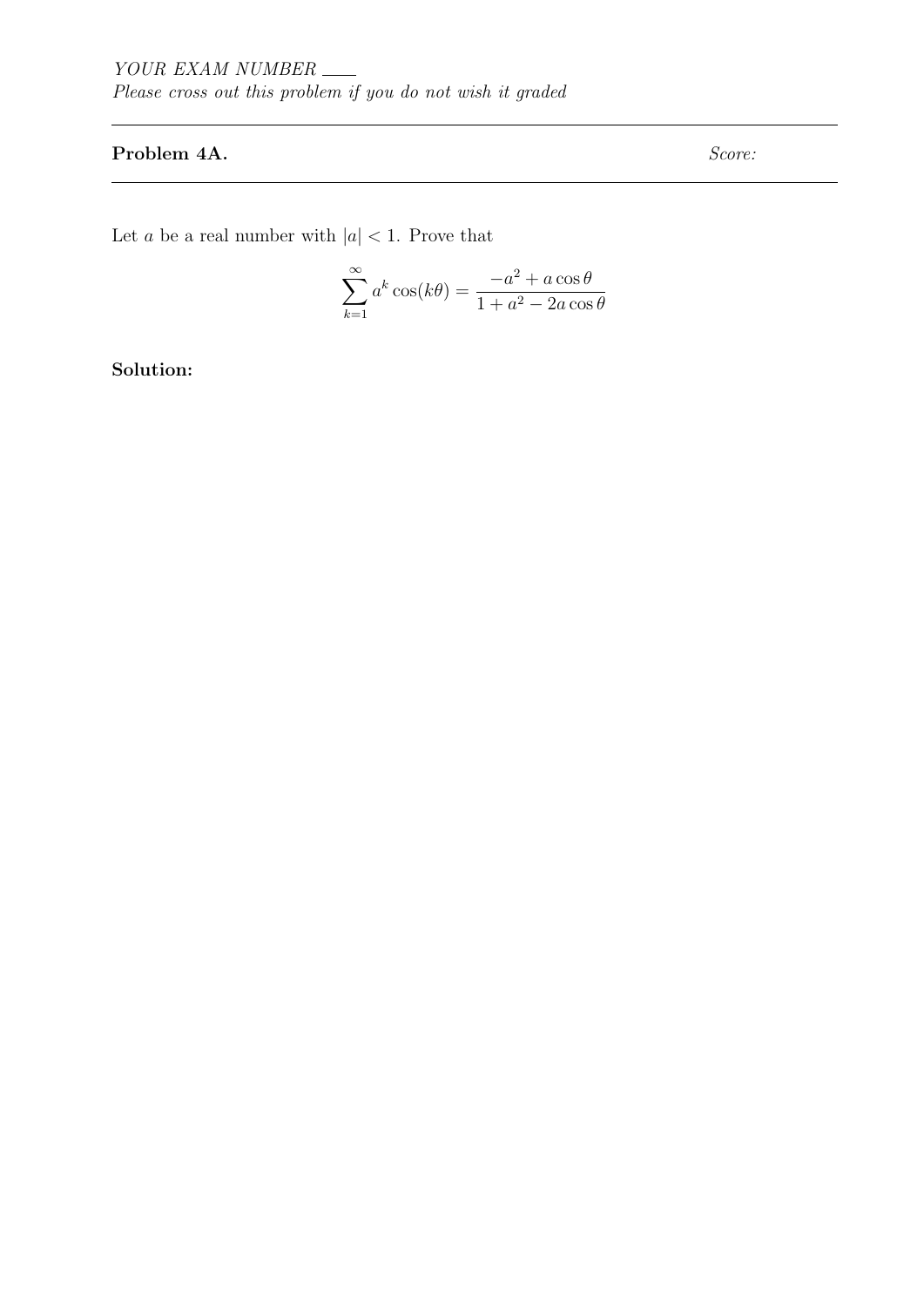## Problem 5A. Score:

Describe a conformal map from the set

$$
\{|z - 4i| < 4\} \cap \{|z - i| > 1\}
$$

oto the open unit disk.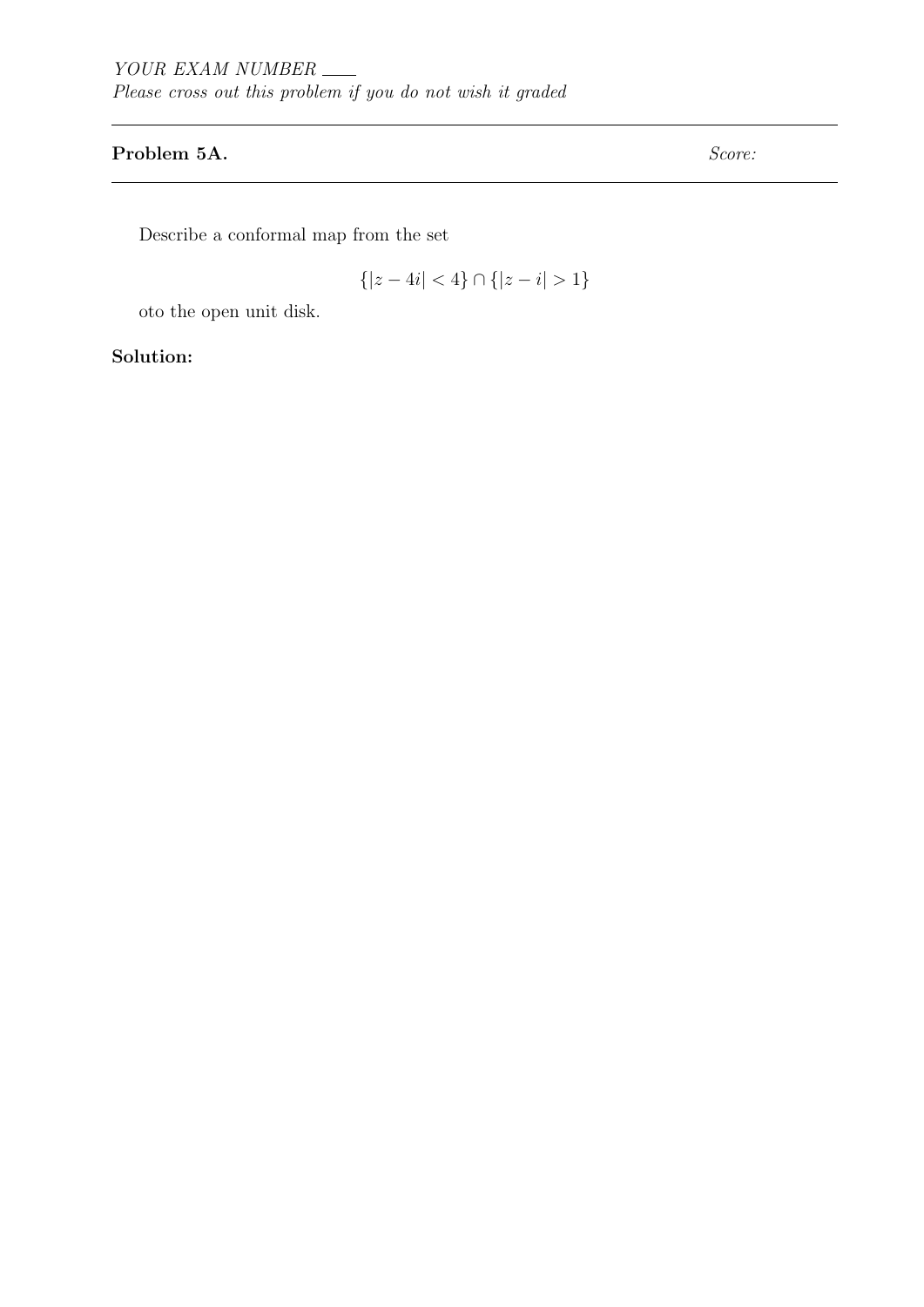## Problem 6A. Score:

Let A be an  $n \times n$  matrix with real entries such that  $(A - I)^m = 0$  for some  $m \ge 1$ . Prove that there exists an  $n \times n$  matrix B with real entries such that  $B^2 = A$ .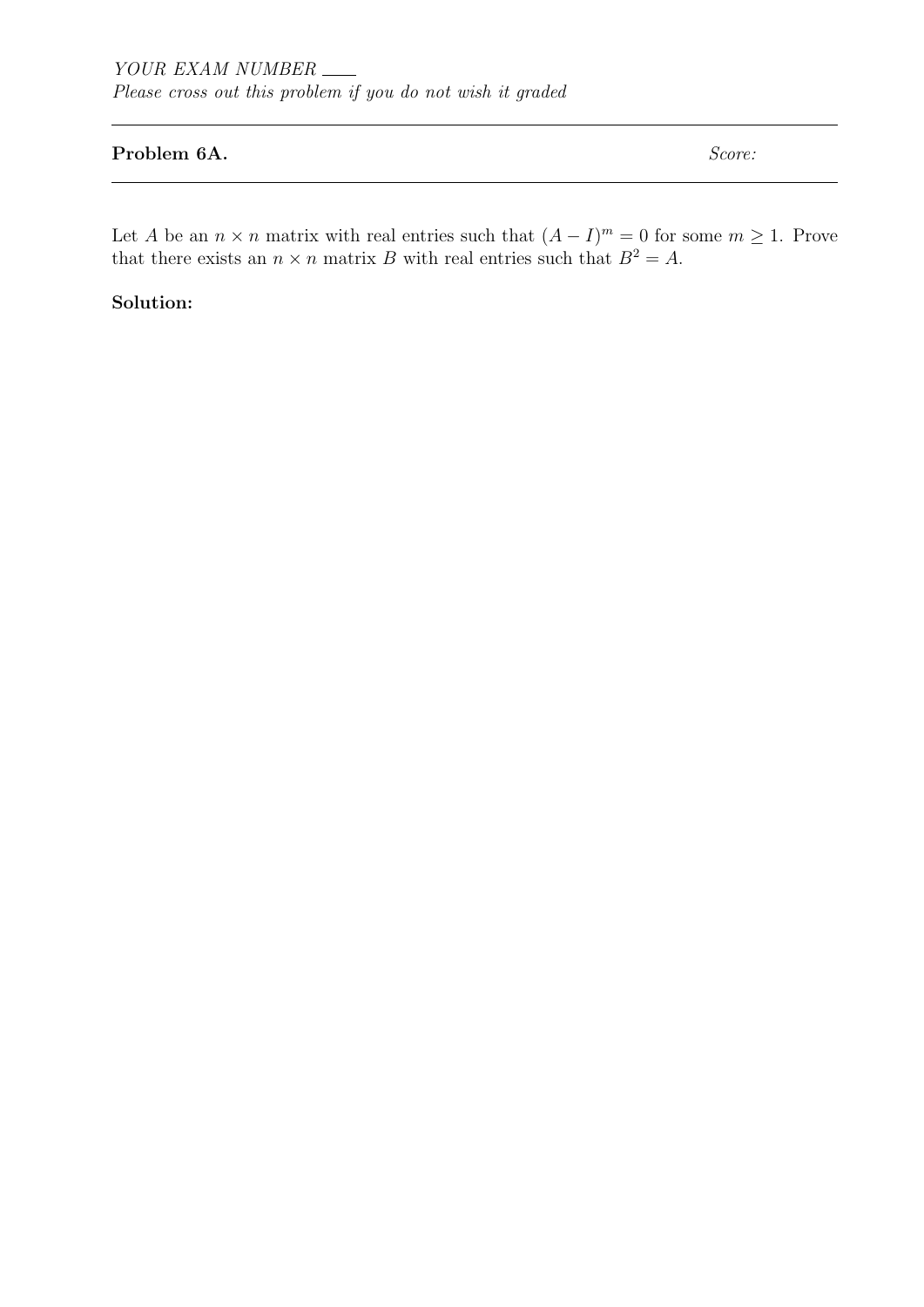## Problem 7A. Score:

Suppose  $A = (a_{ij})$  is a real symmetric  $n \times n$  matrix with nonnegative eigenvalues. Show that

 $|a_{ij}| \leq \sqrt{a_{ii} a_{jj}}$ 

for all distinct  $i,j\leq n.$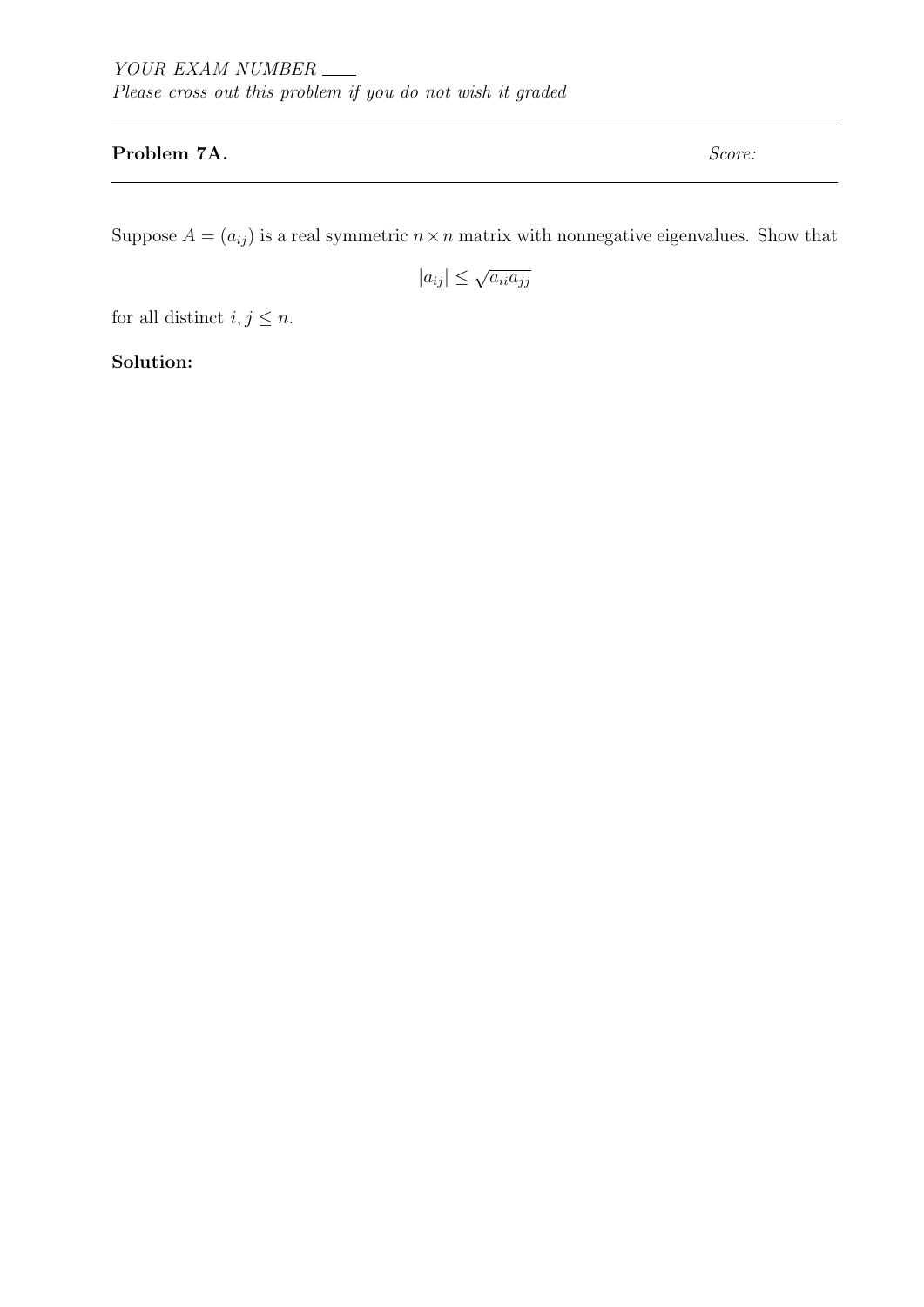#### Problem 8A. Score:

For three non-zero integers  $a, b$  and  $c$  show that

 $gcd(a, lcm(b, c)) = lcm(gcd(a, b), gcd(a, c)).$ 

where gcd and lcm stand for the greatest common divisor and the least common multiple of two integers, respectively.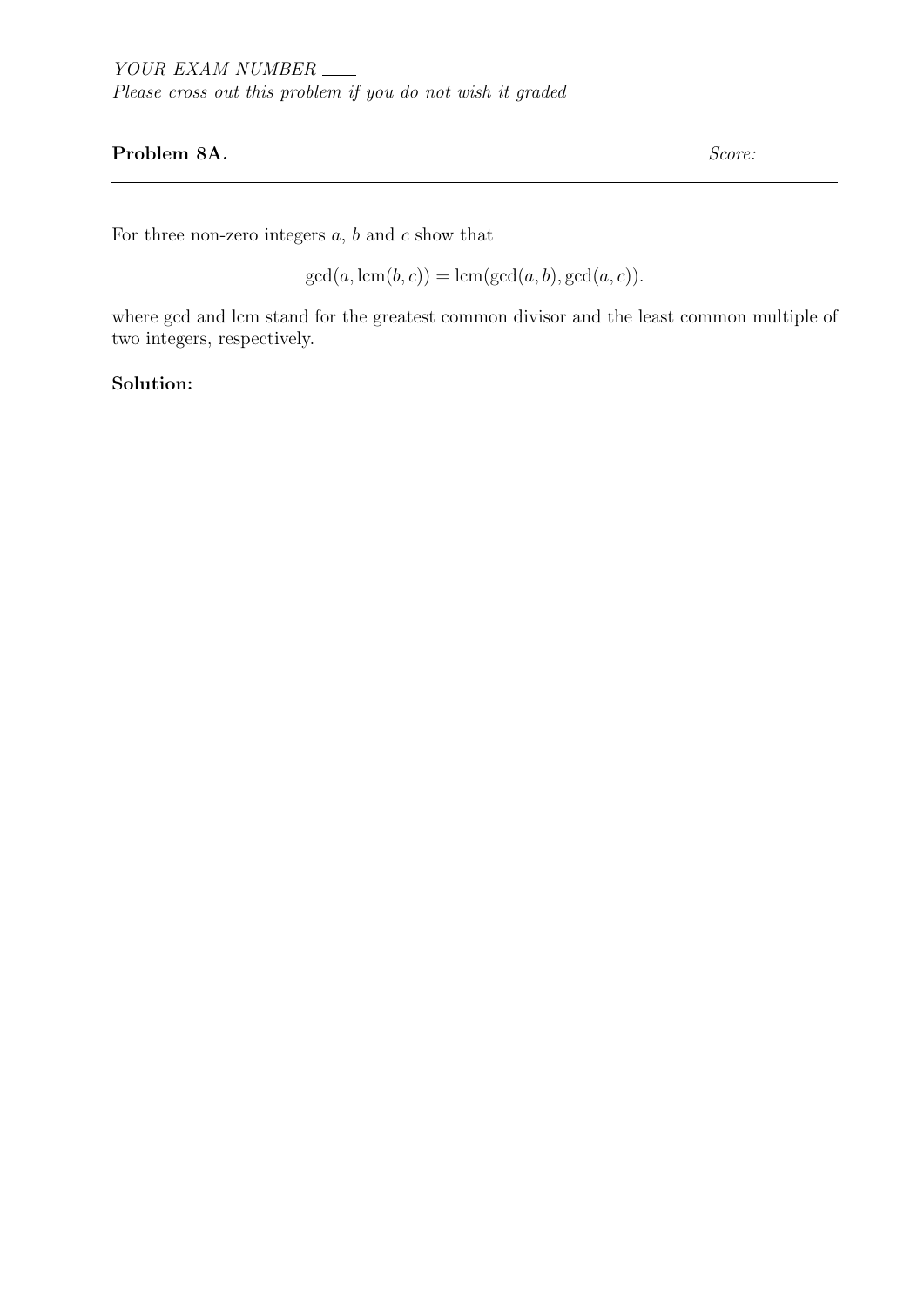### Problem 9A. Score:

Suppose a prime number  $p$  divides the order of a finite group  $G$ . Prove the existence of an element  $g \in G$  of order p.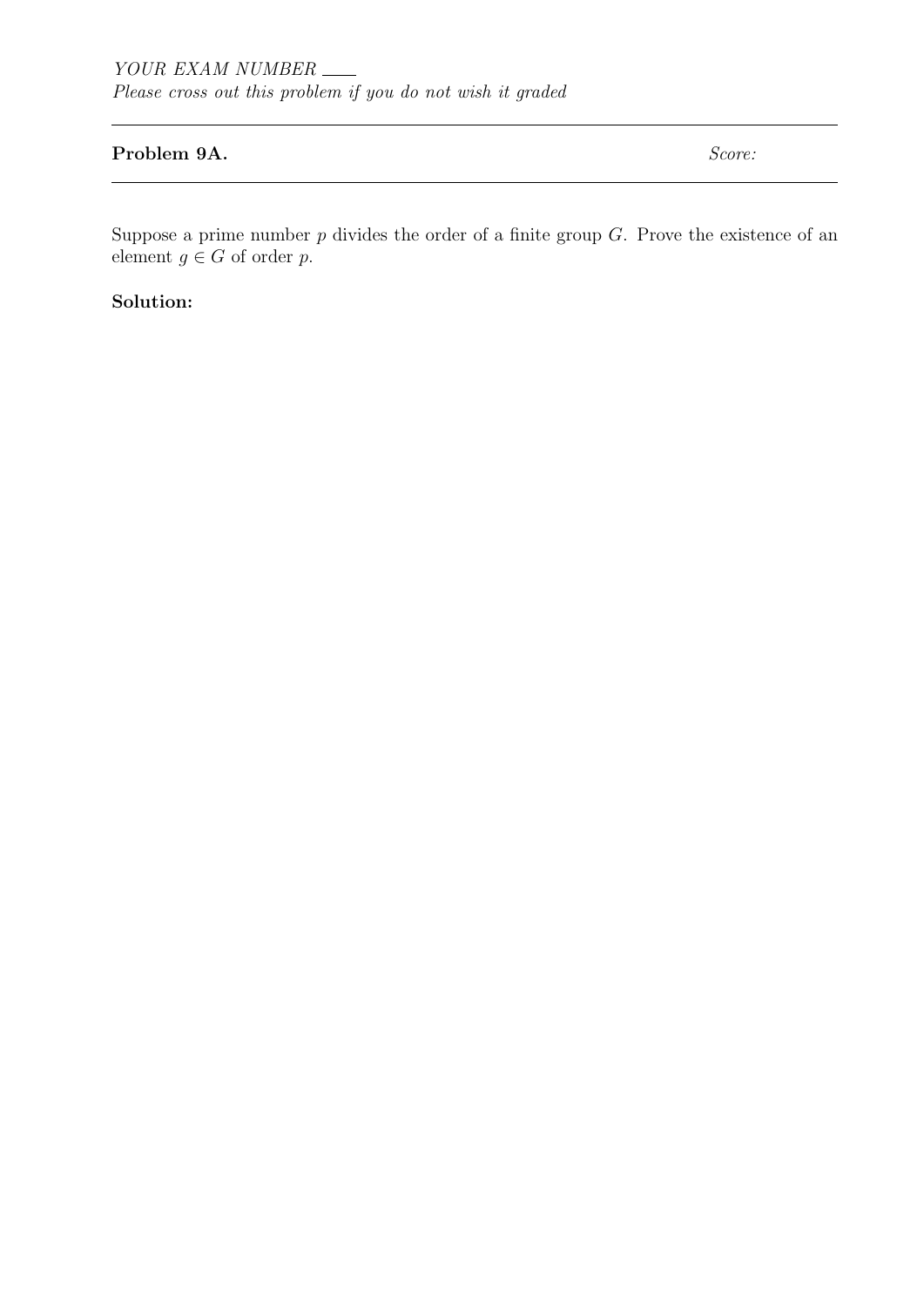Department of Mathematics, University of California, Berkeley

YOUR 1 OR 2 DIGIT EXAM NUMBER

### GRADUATE PRELIMINARY EXAMINATION, Part B Fall Semester 2018

- 1. Please write your 1- or 2-digit exam number on this cover sheet and on all problem sheets (even problems that you do not wish to be graded).
- 2. Indicate below which six problems you wish to have graded. Cross out solutions you may have begun for the problems that you have not selected.
- 3. Extra sheets should be stapled to the appropriate problem at the upper right corner. Do not put work for problem p on either side of the page for problem q if  $p \neq q$ .
- 4. No notes, books, calculators or electronic devices may be used during the exam.

#### PROBLEM SELECTION

Part B: List the six problems you have chosen:

, , , , ,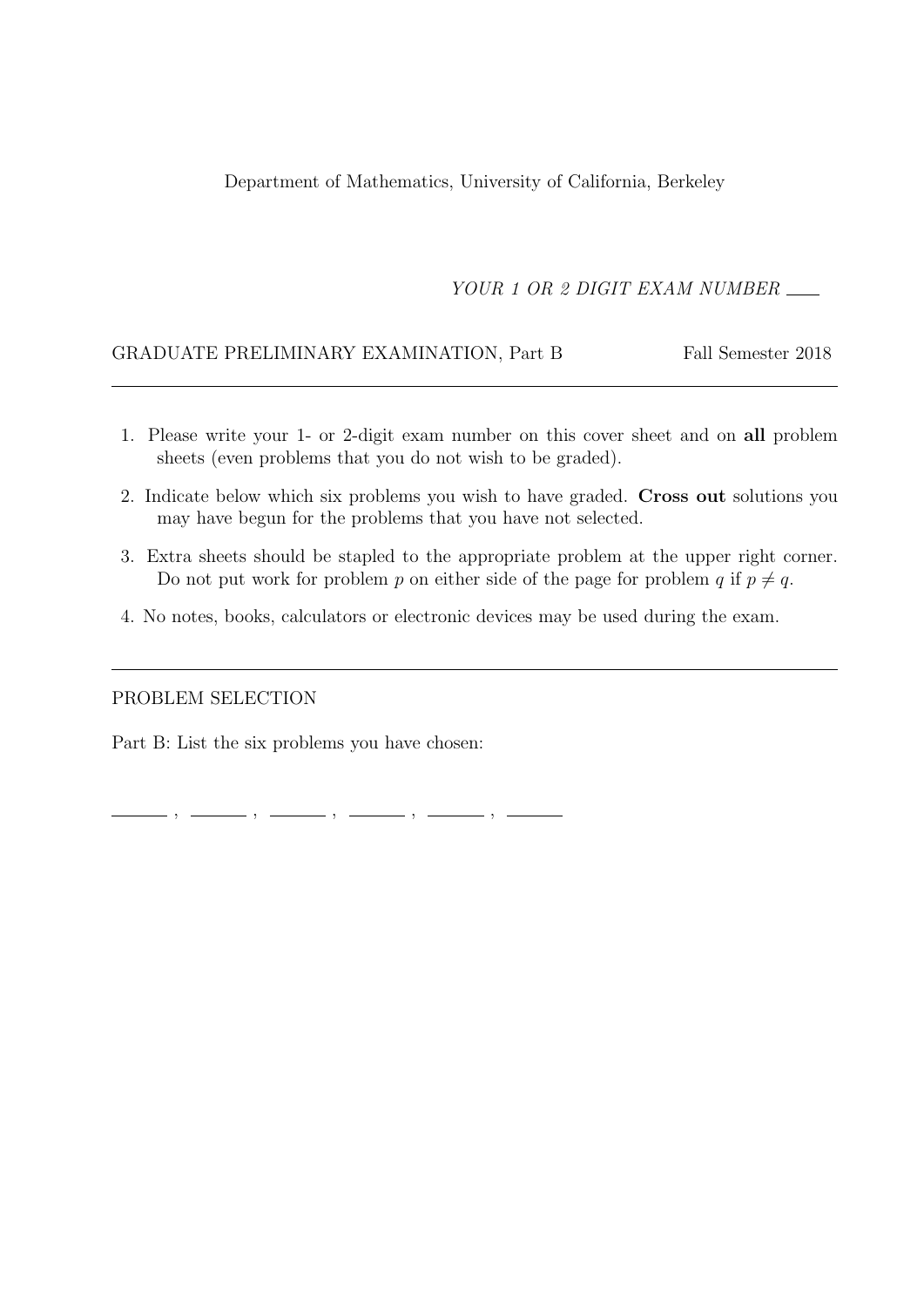### Problem 1B. Score:

A mathematician (stupidly) tries to estimate  $\pi^2/6 = \sum_{n=1}^{\infty} 1/n^2$  by taking the sum of the first  $N$  terms of the series. What is the smallest value of  $N$  such that the error of this approximation is at most 10<sup>−</sup><sup>6</sup> ? Hint: integral test.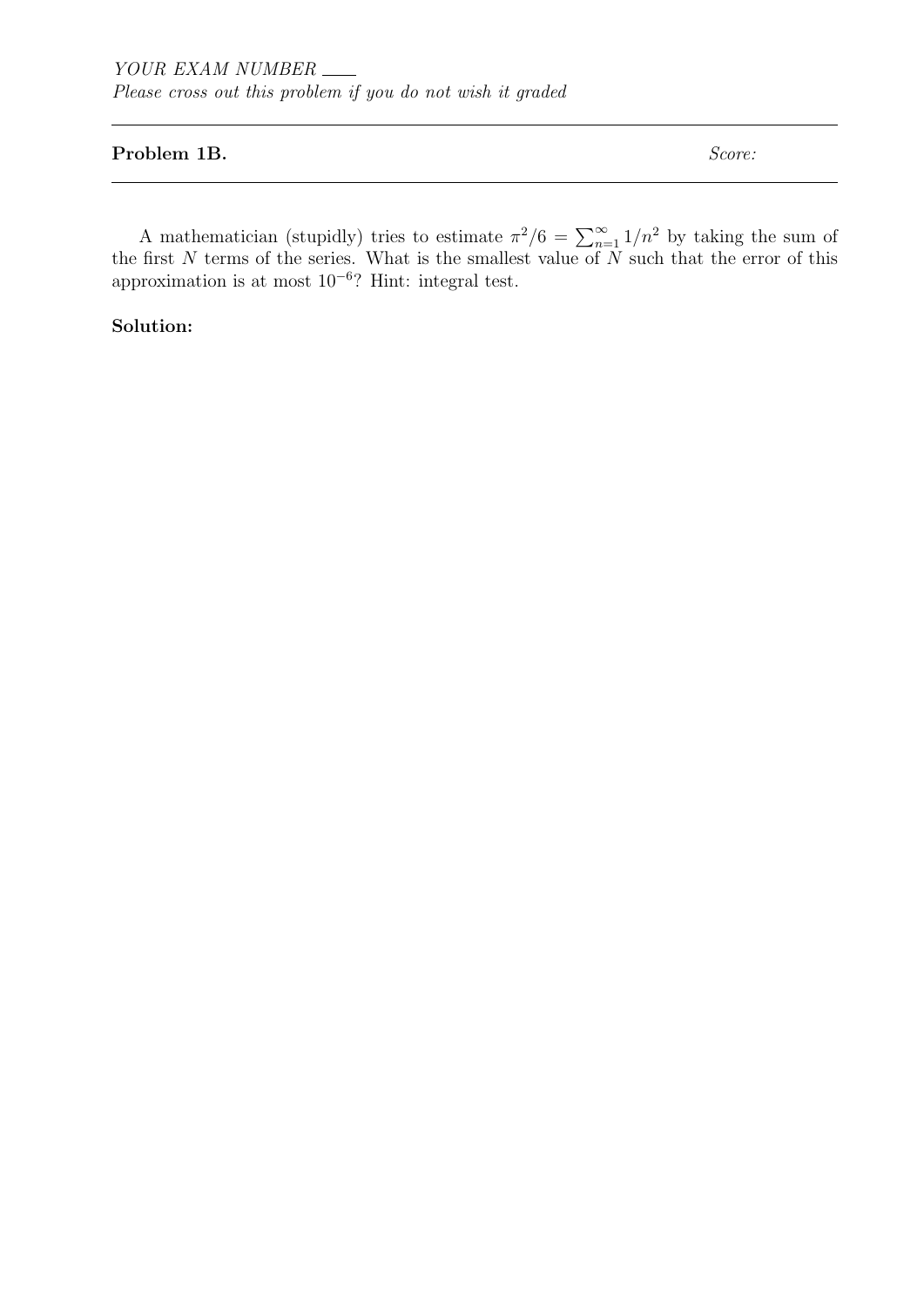## Problem 2B. Score:

Suppose  $p(z)$  is a nonconstant real polynomial such that for some real number  $a, p(a) \neq 0$ and  $p'(a) = p''(a) = 0$ . Prove that p must have at least one nonreal zero.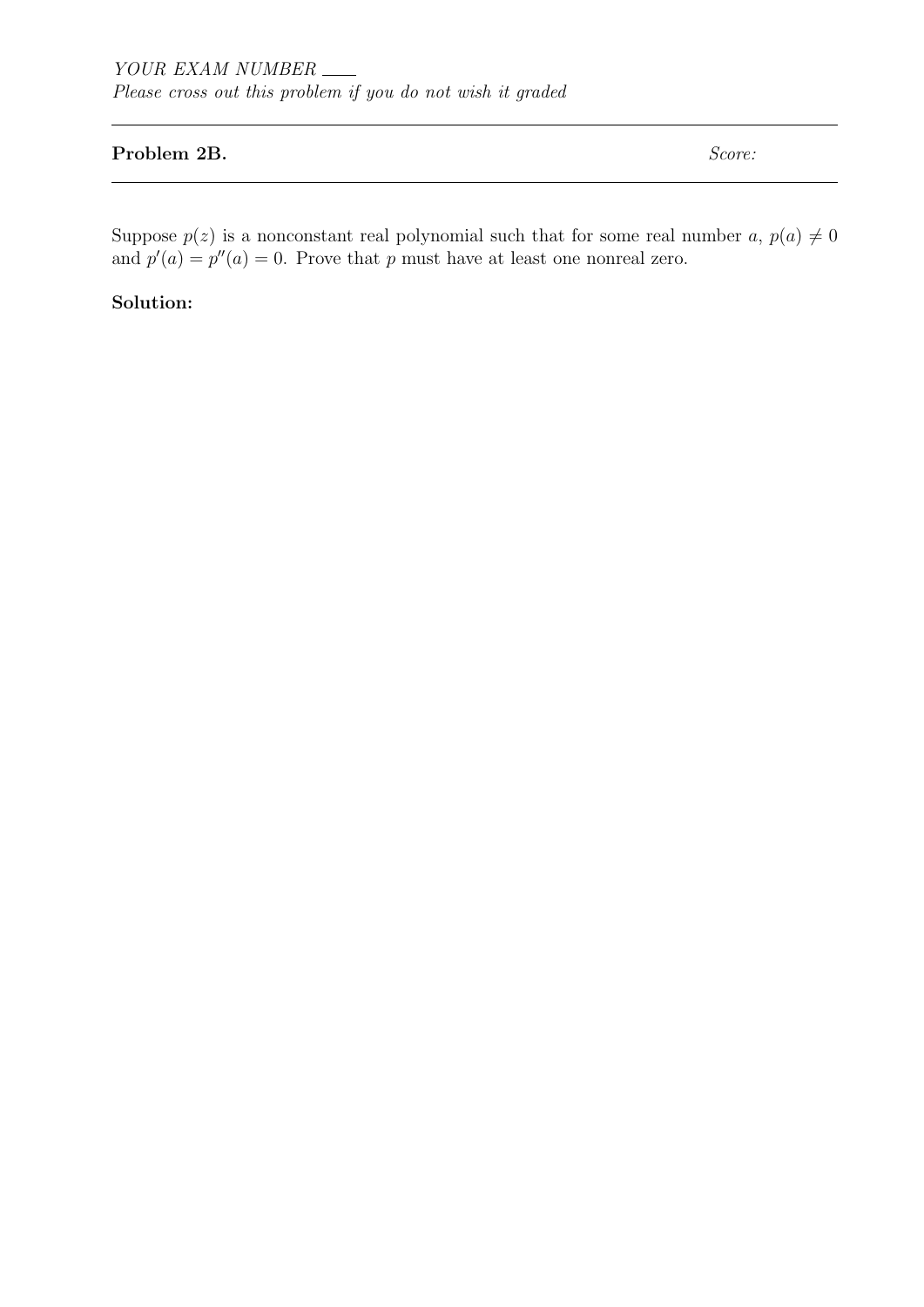### Problem 3B. Score:

Prove that a continuous function from  $\mathbb R$  to  $\mathbb R$  which maps open sets to open sets must be monotone.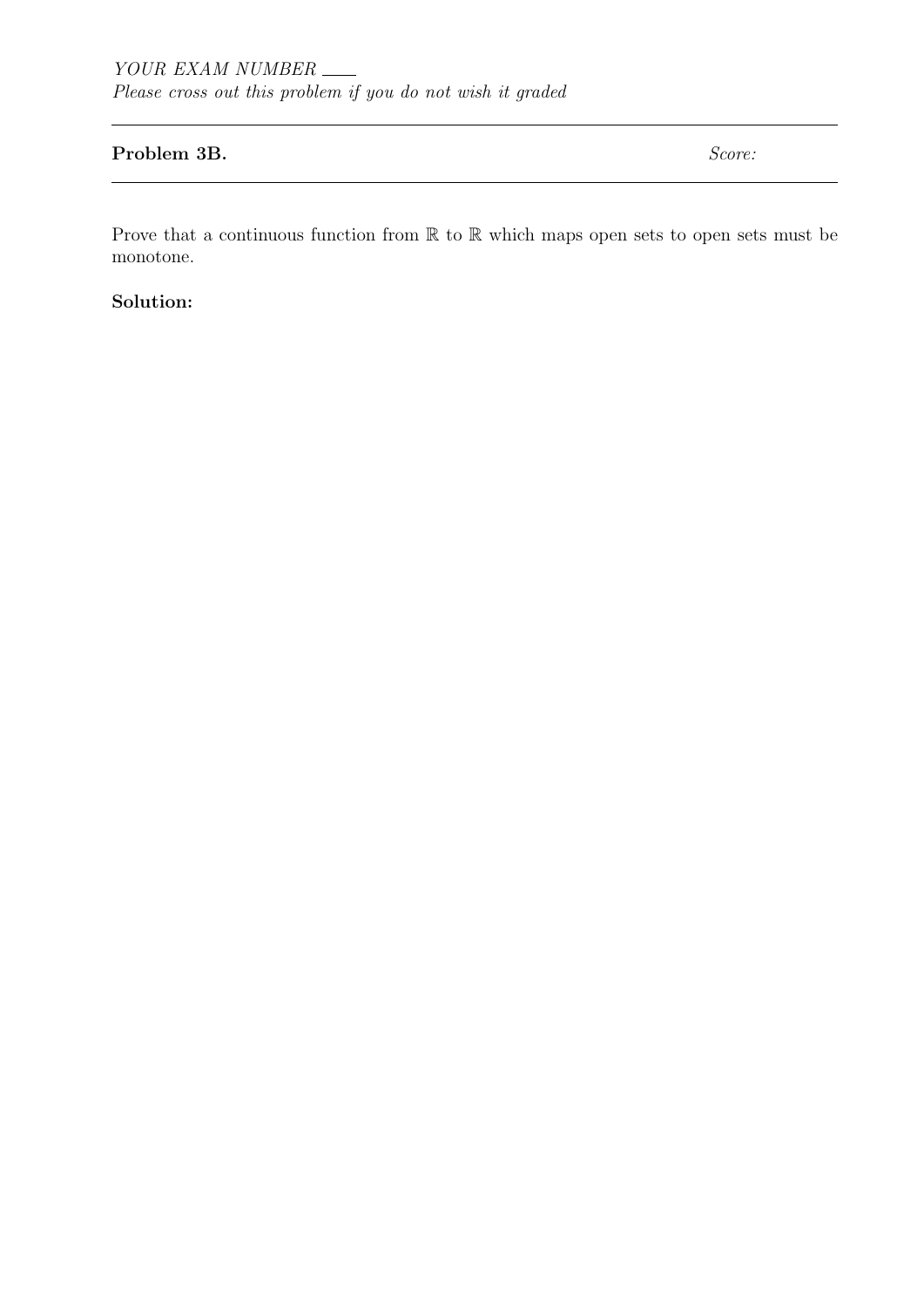# Problem 4B. Score:

Evaluate

$$
\int_{-\infty}^{\infty} \frac{x - \sin x}{x^3} \, \mathrm{d}x.
$$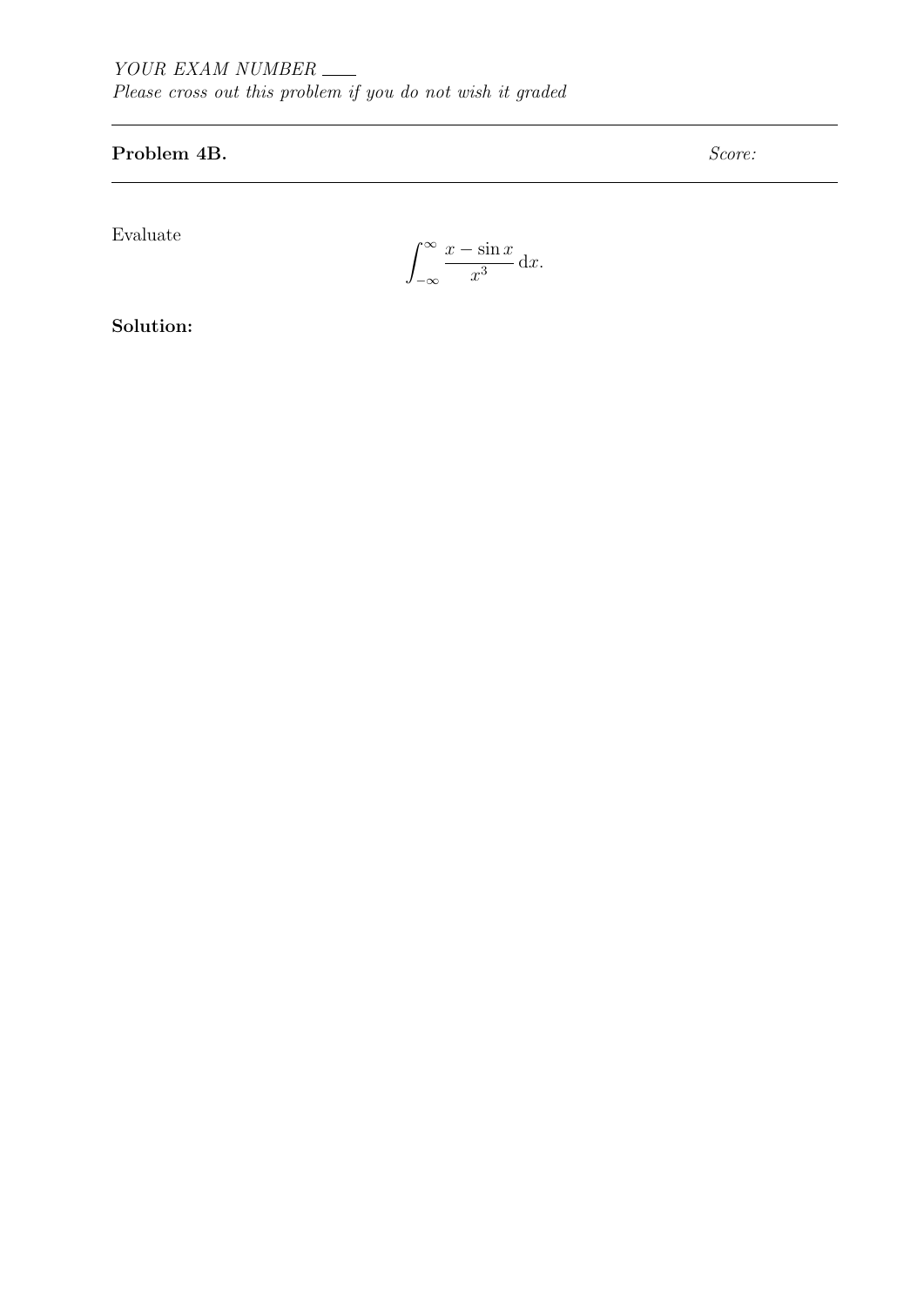## Problem 5B. Score:

Suppose  $h(z)$  is entire,  $h(0) = 3 + 4i$ , and  $|h(z)| \leq 5$  whenever  $|z| < 1$ . What is  $h'(0)$ ?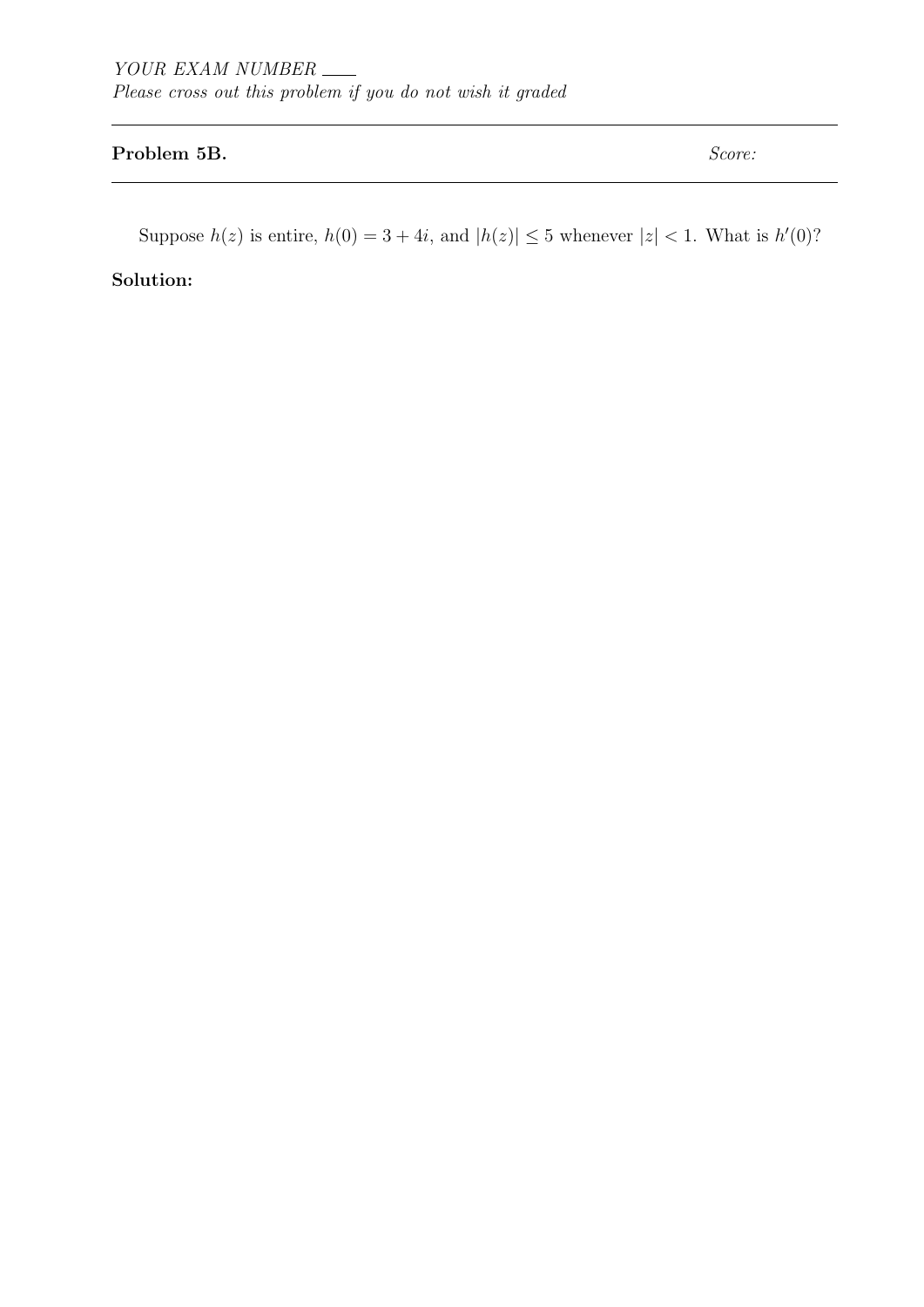## Problem 6B. Score:

Show that if  $A$  is an  $n \times n$  complex matrix satisfying

$$
|a_{ii}| > \sum_{j \neq i} |a_{ij}|
$$

for all  $i\in\{1,\ldots,n\},$  then  $A$  must be invertible.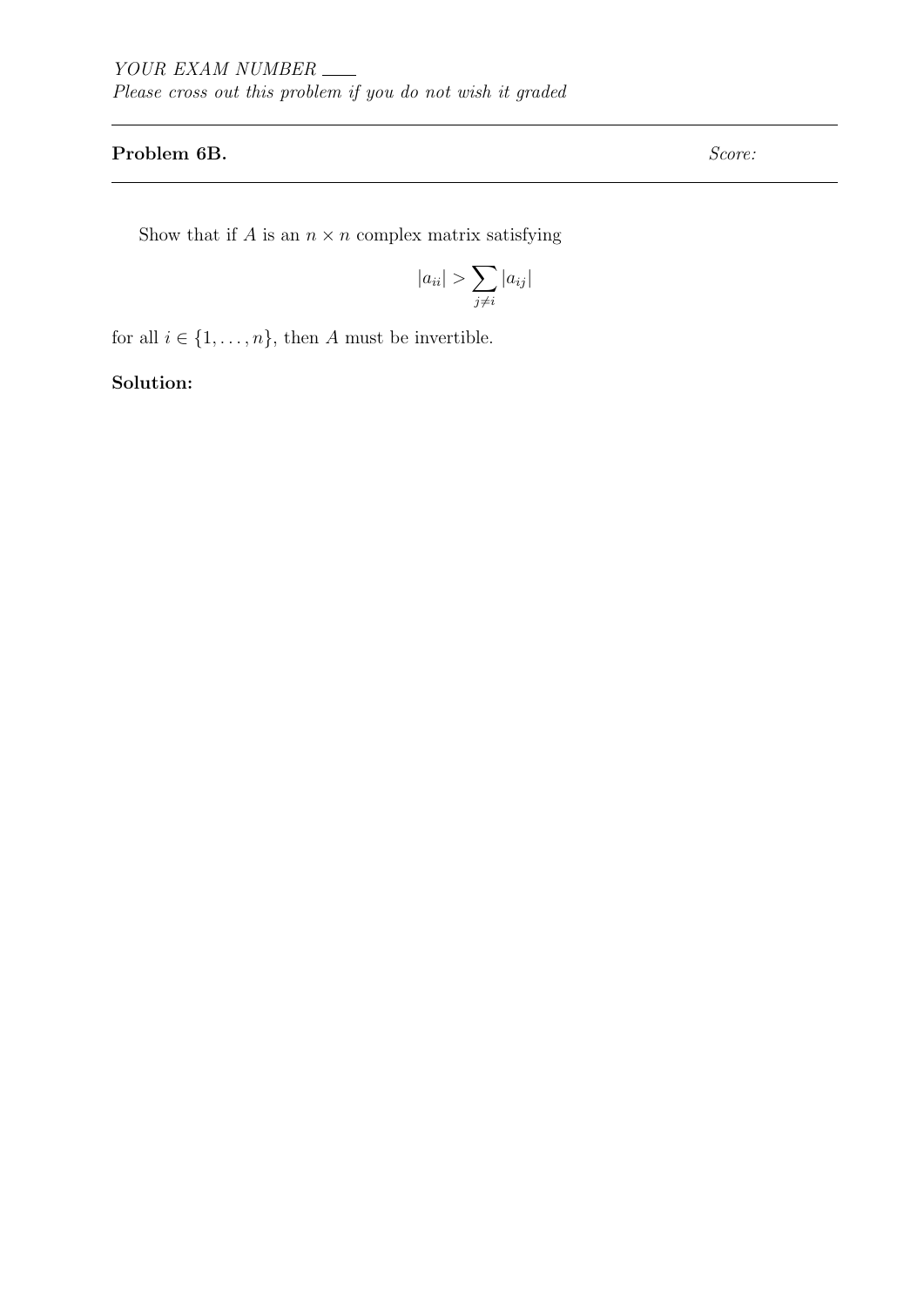## Problem 7B. Score:

For a real symmetric positive definite matrix A and a vector  $v \in \mathbb{R}^n$ , show that

$$
\int_{\mathbb{R}^n} \exp(-x^T A x + 2v^T x) dx = \frac{\pi^{n/2}}{\sqrt{\det A}} \exp(v^T A^{-1} v)
$$

You may assume that  $\int_{-\infty}^{\infty} e^{-x^2} dx =$ √ π.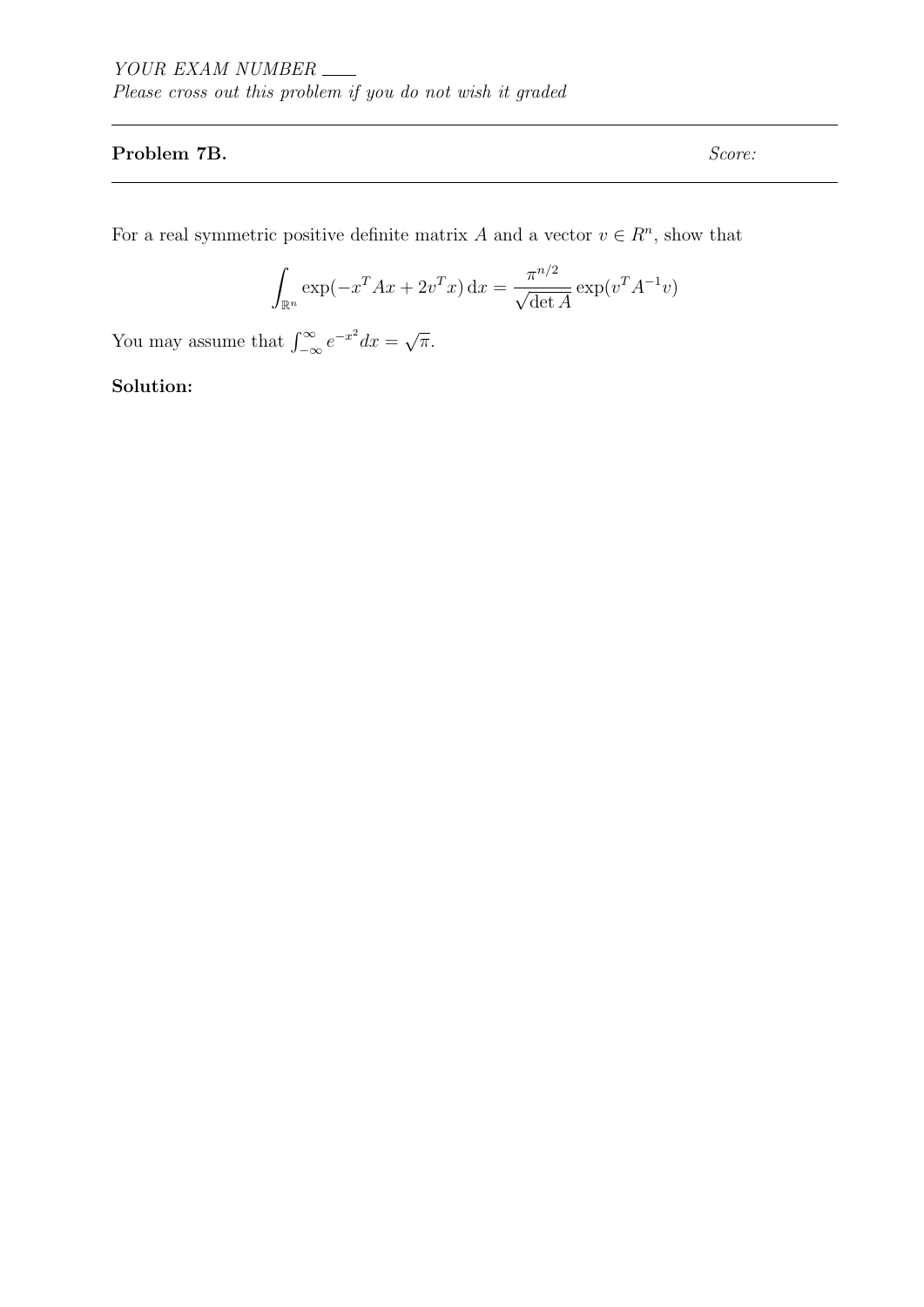## Problem 8B. Score:

Show that there are no natural numbers  $x,y\geq 1$  such that

$$
x^2 + y^2 = 7xy.
$$